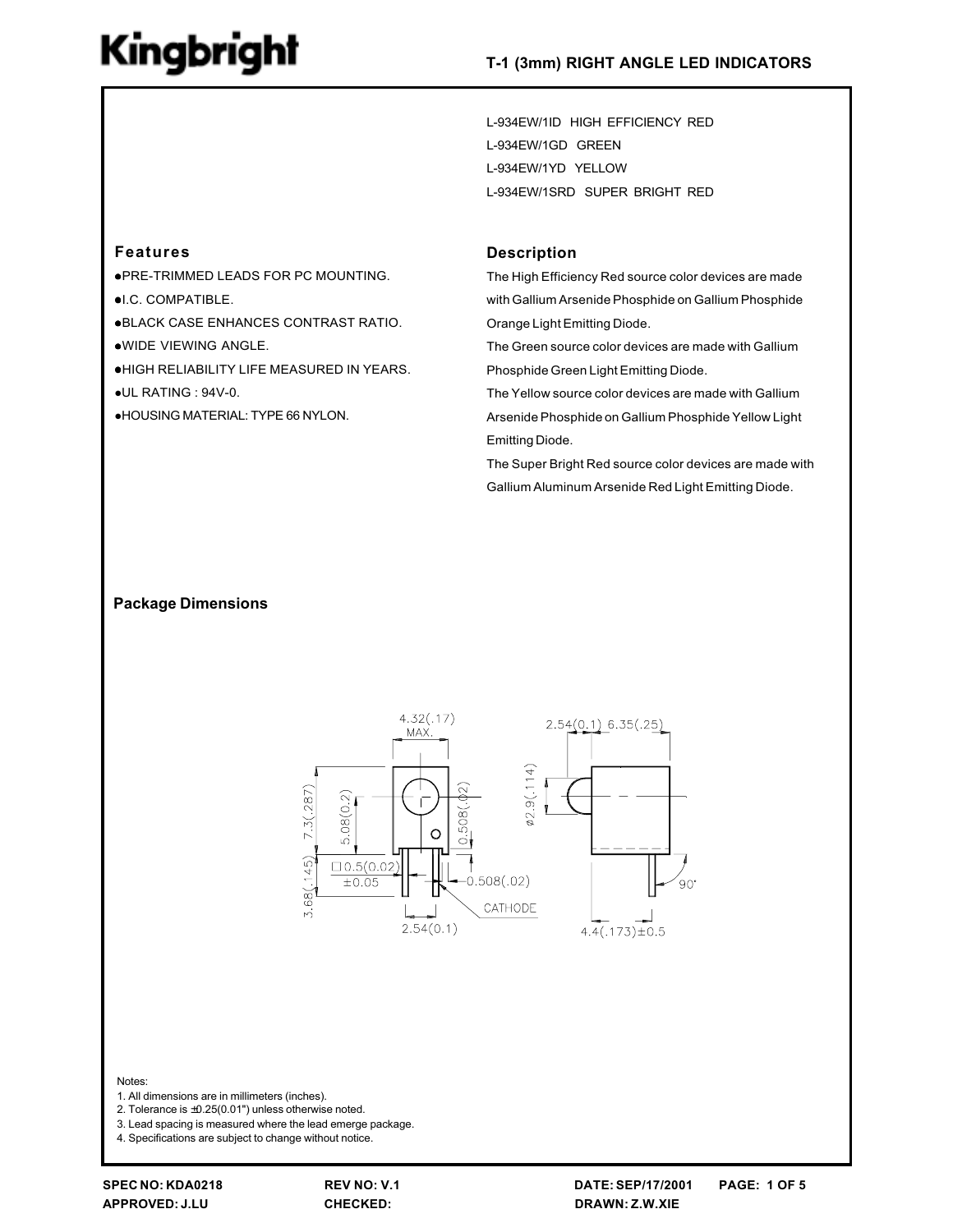#### **Selection Guide**

| Part No.       | <b>Dice</b>                    | Lens Type              | $\mathsf{iv}$ (mcd)<br>@ 10 mA *20mA |        | Viewing<br>Angle |
|----------------|--------------------------------|------------------------|--------------------------------------|--------|------------------|
|                |                                |                        | Min.                                 | Typ.   | 201/2            |
| $L-934$ EW/1ID | HIGH EFFICIENCY RED(GaAsP/GaP) | <b>RED DIFFUSED</b>    | 8                                    | 25     | $60^{\circ}$     |
| L-934EW/1GD    | GREEN (GaP)                    | <b>GREEN DIFFUSED</b>  | 8                                    | 20     | $60^{\circ}$     |
| L-934CEW/1YD   | YELLOW (GaAsP/GaP)             | <b>YELLOW DIFFUSED</b> | 5                                    | 15     | $60^{\circ}$     |
| L-934EW/1SRD   | SUPER BRIGHT RED (GaAIAs)      | <b>RED DIFFUSED</b>    | $*100$                               | $*300$ | $60^{\circ}$     |

Notes:

Nuces.<br>1. 01/2 is the angle from optical centerline where the luminous intensity is 1/2 the optical centerline value.<br>2. \* Luminous intensity with asterisk is measured at 20mA.

| Symbol         | Parameter               | <b>Device</b>                                                     | Typ.                      | Max.                     | <b>Units</b> | <b>Test Conditions</b> |
|----------------|-------------------------|-------------------------------------------------------------------|---------------------------|--------------------------|--------------|------------------------|
| $\lambda$ peak | Peak Wavelength         | High Efficiency Red<br>Green<br>Yellow<br>Super Bright Red        | 627<br>565<br>590<br>660  |                          | nm           | $IF = 20mA$            |
| λD             | Dominate Wavelength     | <b>High Efficiency Red</b><br>Green<br>Yellow<br>Super Bright Red | 625<br>568<br>588<br>640  |                          | nm           | $IF = 20mA$            |
| Δλ1/2          | Spectral Line Halfwidth | High Efficiency Red<br>Green<br>Yellow<br>Super Bright Red        | 45<br>30<br>35<br>20      |                          | nm           | $IF = 20mA$            |
| C              | Capacitance             | High Efficiency Red<br>Green<br>Yellow<br>Super Bright Red        | 15<br>15<br>20<br>45      |                          | pF           | VF=0V;f=1MHz           |
| $V_{F}$        | Forward Voltage         | High Efficiency Red<br>Green<br>Yellow<br>Super Bright Red        | 2.0<br>2.2<br>2.1<br>1.85 | 2.5<br>2.5<br>2.5<br>2.5 | $\vee$       | $IF = 20mA$            |
| k              | <b>Reverse Current</b>  | All                                                               |                           | 10                       | uA           | $VR = 5V$              |

### Electrical / Optical Characteristics at TA=25°C

#### Absolute Maximum Ratings at TA=25°C

| Parameter                     | <b>High Efficiency</b><br>Red      | Green | Yellow | <b>Super Bright</b><br>Red | <b>Units</b> |  |
|-------------------------------|------------------------------------|-------|--------|----------------------------|--------------|--|
| Power dissipation             | 105                                | 105   | 105    | 100                        | mW           |  |
| DC Forward Current            | 30                                 | 25    | 30     | 30                         | mA           |  |
| Peak Forward Current [1]      | 160                                | 140   | 140    | 155                        | mA           |  |
| Reverse Voltage               | 5                                  | 5     | 5      | 5                          | ٧            |  |
| Operating/Storage Temperature | -40 $\degree$ C To +85 $\degree$ C |       |        |                            |              |  |
| Lead Solder Temperature [2]   | 260°C For 5 Seconds                |       |        |                            |              |  |

Notes:

1. 1/10 Duty Cycle, 0.1ms Pulse Width.

2. 4mm below package base.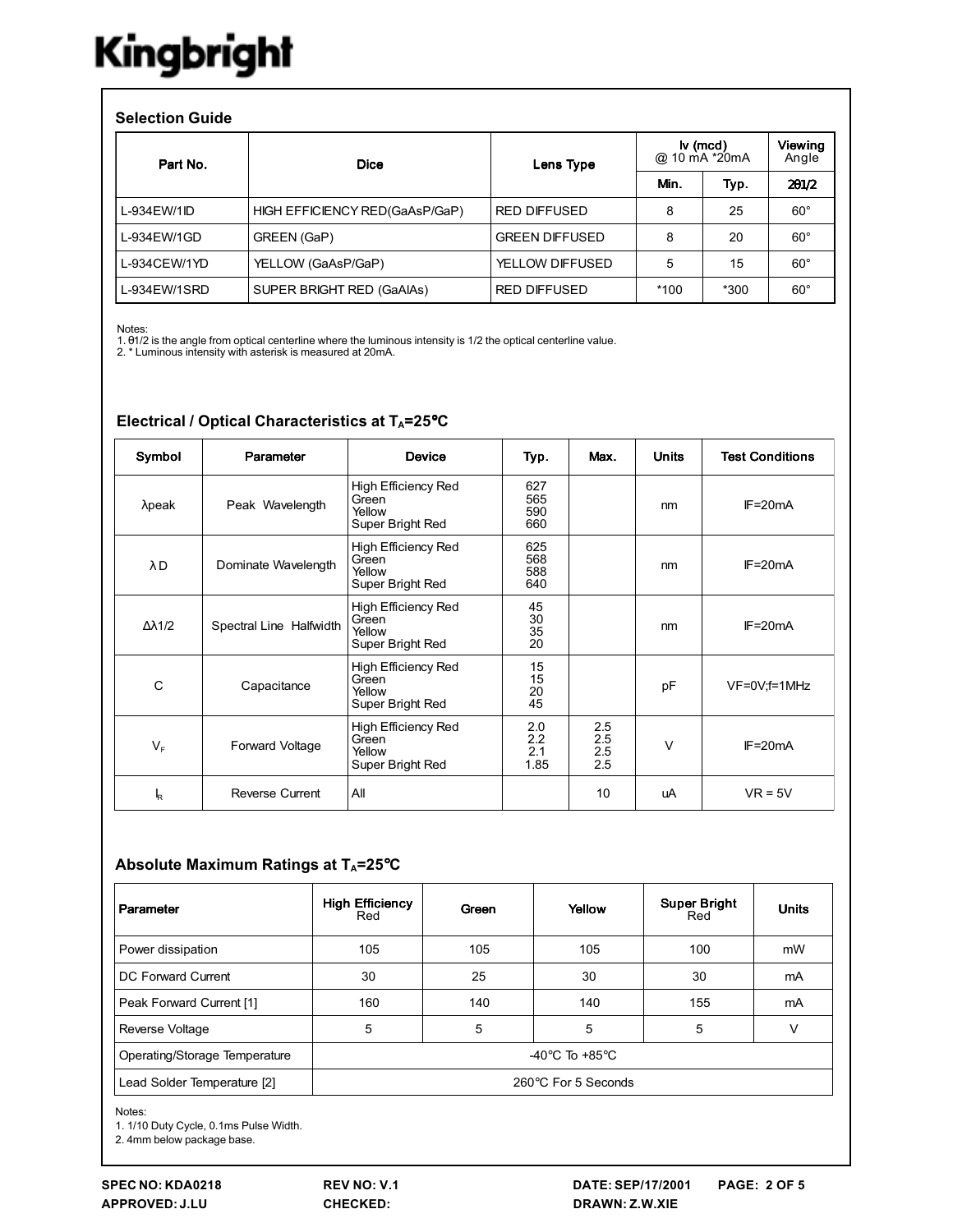

REV NO: V.1 CHECKED: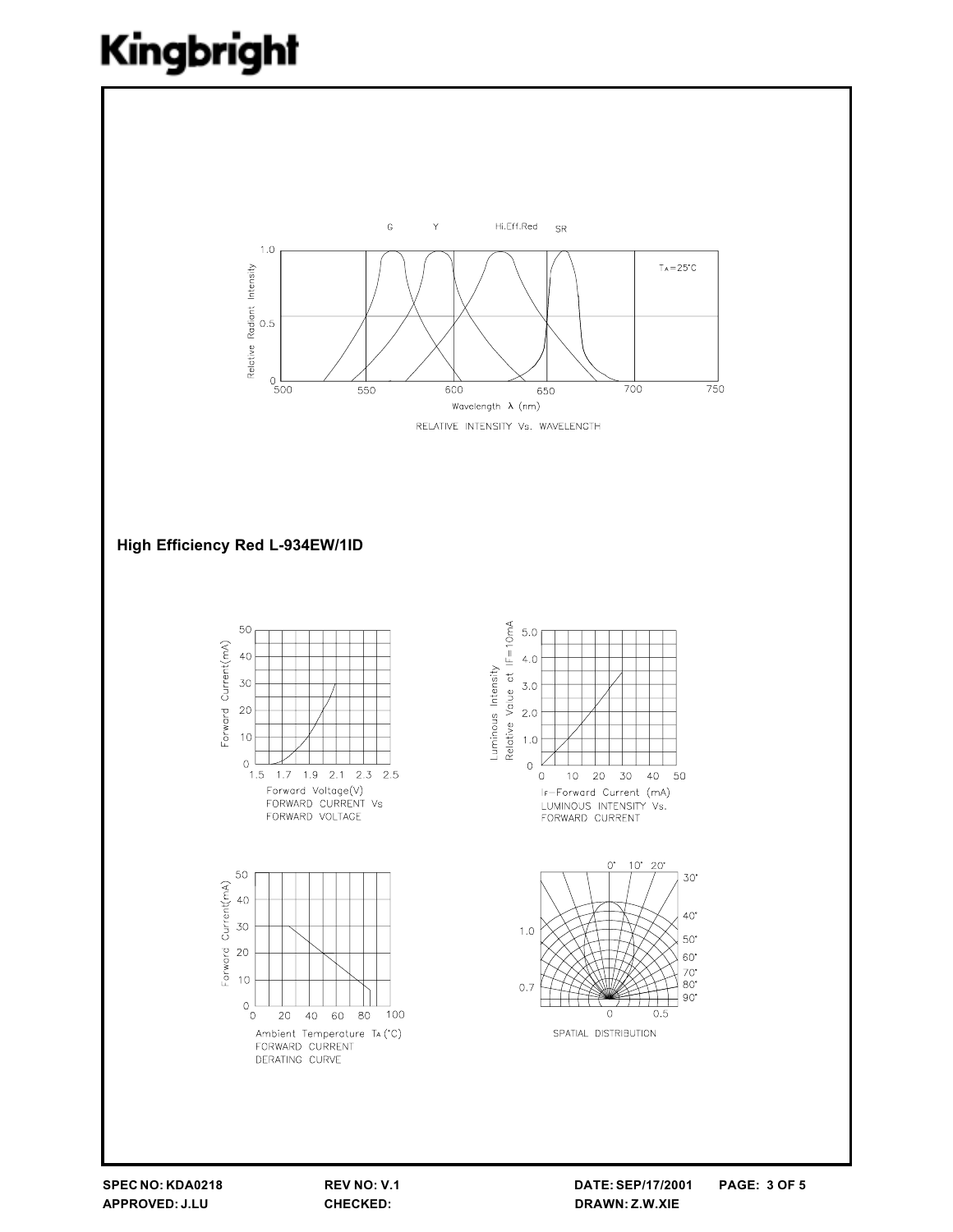

SPEC NO: KDA0218 APPROVED: J.LU

REV NO: V.1 CHECKED:

DATE: SEP/17/2001 **PAGE: 4 OF 5** DRAWN: Z.W.XIE